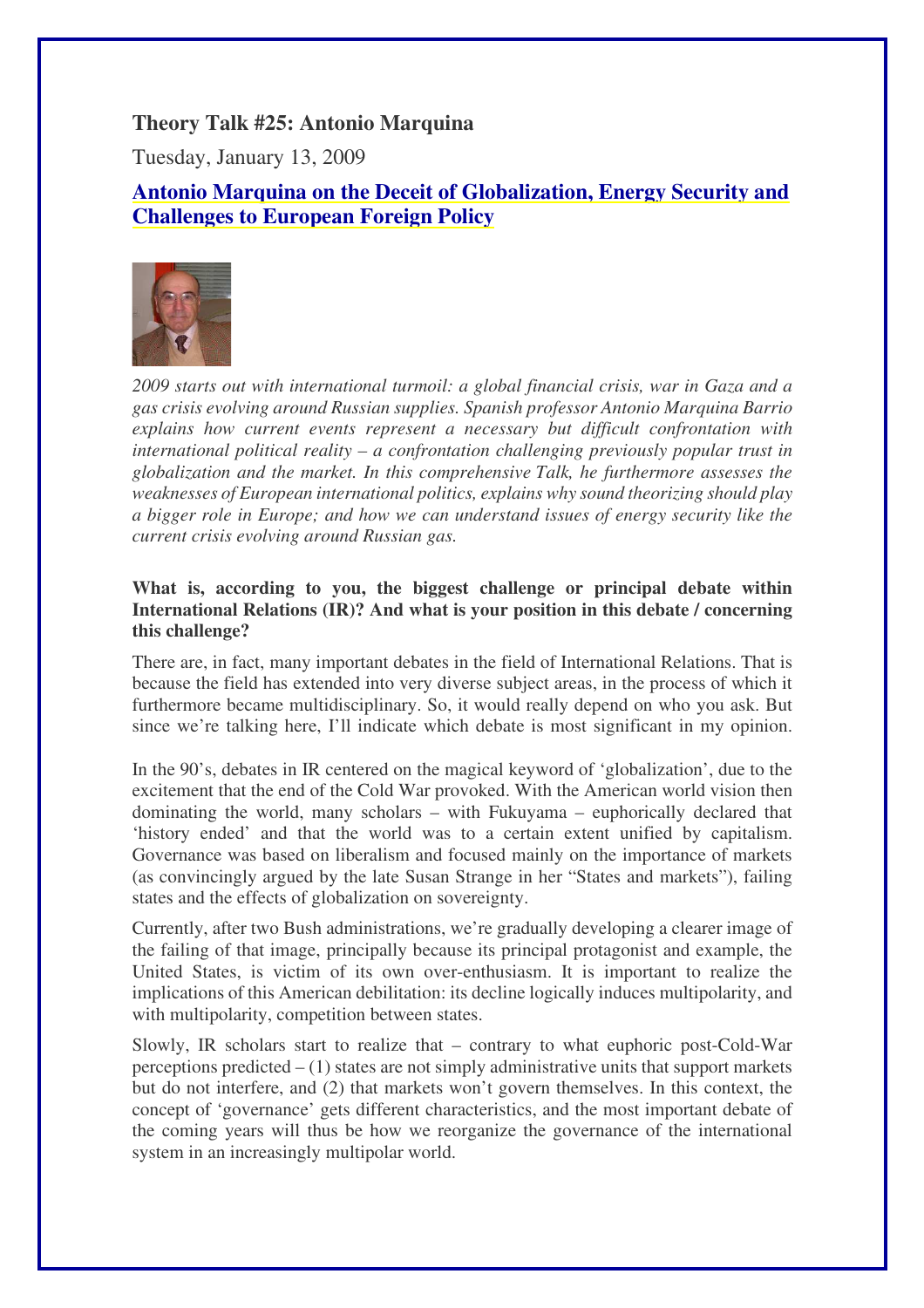The United States will for some time of course remain the principal great power in the system, but it will start needing agreements and real partnerships if its wants to solve much of its problems. At the core of this realization, again, is the fact that the world has had eight years to observe the Bush administration proving the U.S. is incapable to unilaterally resolve its problems. This has had and will continue to have important consequences: cooperation and coalitions between key states will be indispensable to shape the international system and to resolve not only global problems but regional ones as well.

#### **How did you arrive where you are in IR?**

I have dedicated myself earlier to the studying of archives on the 2nd World War and the Cold War, but only after having completed six degrees, amongst others in International Law and Economics. After 1982, when I received the Rockefeller Fellowship in international relations, I got into contact with a number of American and European think tanks, and gradually I realized two things: firstly, that not all problems in international politics are "rational", that is, important issues do not answer to Western logics; and secondly, that one cannot understand a local problem by solely focusing on that problem. All significant local issues have global effects or implications, and what happens in one part of the world is thus conditioned by events in other places. In that sense, I would like to emphasize that being critical of Fukuyama-style globalization does not rule out the acceptation that the world has become increasingly interconnected.

While I have great respect for a great number of people I have had the pleasure to meet throughout my career, my vision on international politics has always been conditioned by the conviction that it is my personal curiosity about international dynamics that leads to investigation and subsequently has to form the basis of my conclusions.

For me, approaches to international politics cannot be abstract, that is, they need to be based on a historical foundation. All problems have a trajectory, roots that you have to know. For me, any approach to a concrete problem in international politics thus has to be introduced expounding the origins of the problem, its trajectory and, most importantly, its dynamics. Such an approach has to be broad, in that it takes into account factors which one can only understand with a multidisciplinary training.

#### **What would a student need to become a specialist in IR or to understand the world in a global way?**

One has to be open and study a wide array of issues. This multidisciplinarity also implies that one has to be generalist. I would say that any good curriculum of international studies is wide, and does not allow a student to specialize until really late in their career. Take the time to enjoy reading up on such diverse subjects as the environment and common goods, economics, conflicts, political systems, international law, international institutions and organizations, perceptions and public opinion, security, decision making, new technologies and their implications, history, culture, religions... In order to be able to understand some critical issues, one also has to learn languages and try to understand cultures. We study *international* relations and thus have to be able to put ourselves in the place of someone far away, to understand the perspectives of others. Culture and religion condition how people see themselves and others, and thus condition the behavior we're studying.

#### **Are states still the principal actors in International relations?**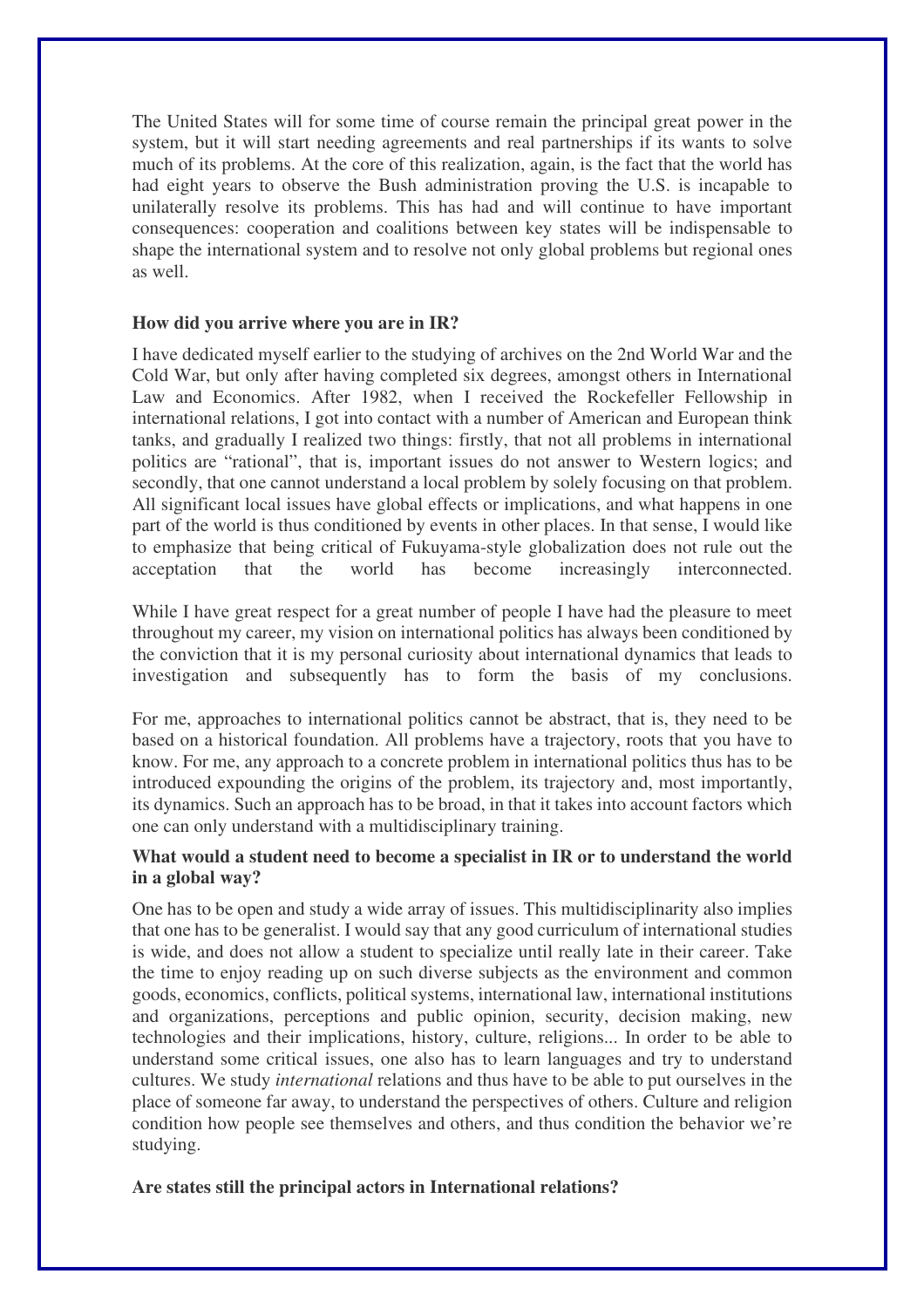Right now we're witnessing some events that clearly confirm states as the principal players both in terms of security and of economics. Events such as the scramble for energy security and contemporary efforts to redesign the global financial system are state-led. As a result, the fashion that held sway throughout the nineties to say that states were losing power to market actors in the context of globalization is withering away. There are, of course, other actors that come into play when studying IR but to understand international politics well one has to understand first and foremost what it is states are and do.

But that doesn't mean that states are sturdy black boxes: the international system is now filled with other different agents and factors that tend to shape it. Such factors are, for instance, technological progress, international norms and institutions, aging populations, increasing migrations flows, cultural asymmetries, strong economic competition, the search for high-quality education as a critical factor for development and success, and rapid changes in general induce or force states to change their functions, identity and behavior.

## **What is currently the biggest misconception reigning amongst IR specialists?**

The biggest misconception I recognize is actually related to what I've said before on globalization. In Europe, for example, people who deal with European security let their approaches depend on similar fashions: something happens and the whole discourse and thus the security identity of Europe changes. Take the impact of 9/11 on European security. After that date, all official documents on the subject of security mentioned terrorism on the first page, and the people behind European security completely changed their definition of what security means. Terrorist attacks are of course an important security issue, but to make it the core of the European security configuration is simply overreacting, and to change the principal goal and approach of NATO after a terrorist attack is a big mistake. It's a military security organization designed for other purposes, purposes that depend on the fifth article which only recognizes *state* threats, and 9/11, if one thing, was certainly not a clear state threat. To fight terrorism, we can dispose of police and intelligence services.

And this goes not only for security but for academic work in International Relations as well. We should really take more care in measuring the impact of certain events and ideas, because if we make a fuss and say they change our world, they will actually end up doing so. So now, almost eight years later, we find out that perhaps after all we shouldn't have changed our outlook on IR so drastically.

And not only terrorism or globalization have been such fashion items, but concepts like 'human security' are, too. The work available on the subject could fill various encyclopedias, but an operationalizable definition is still pending. Of course, it is an important concept, but before it has been aptly defined, we should not take it as a core concept of international relations. Our job is to rationalize international events in political terms, and what we say can influence politicians. So we better make sure we know exactly what the influence of events is, and how we define reality.

**In, for example, the United States or the United Kingdom, studying IR means studying loads of theory, and different departments clearly state differing theoretical outlooks on their websites. Why is this not the case in Spain?**

There are three important reasons why theory of international relations in Spain does not receive the attention it should. The first is the fact that IR is still a subsection of International Law. The second is that the selection of professors is parochial, which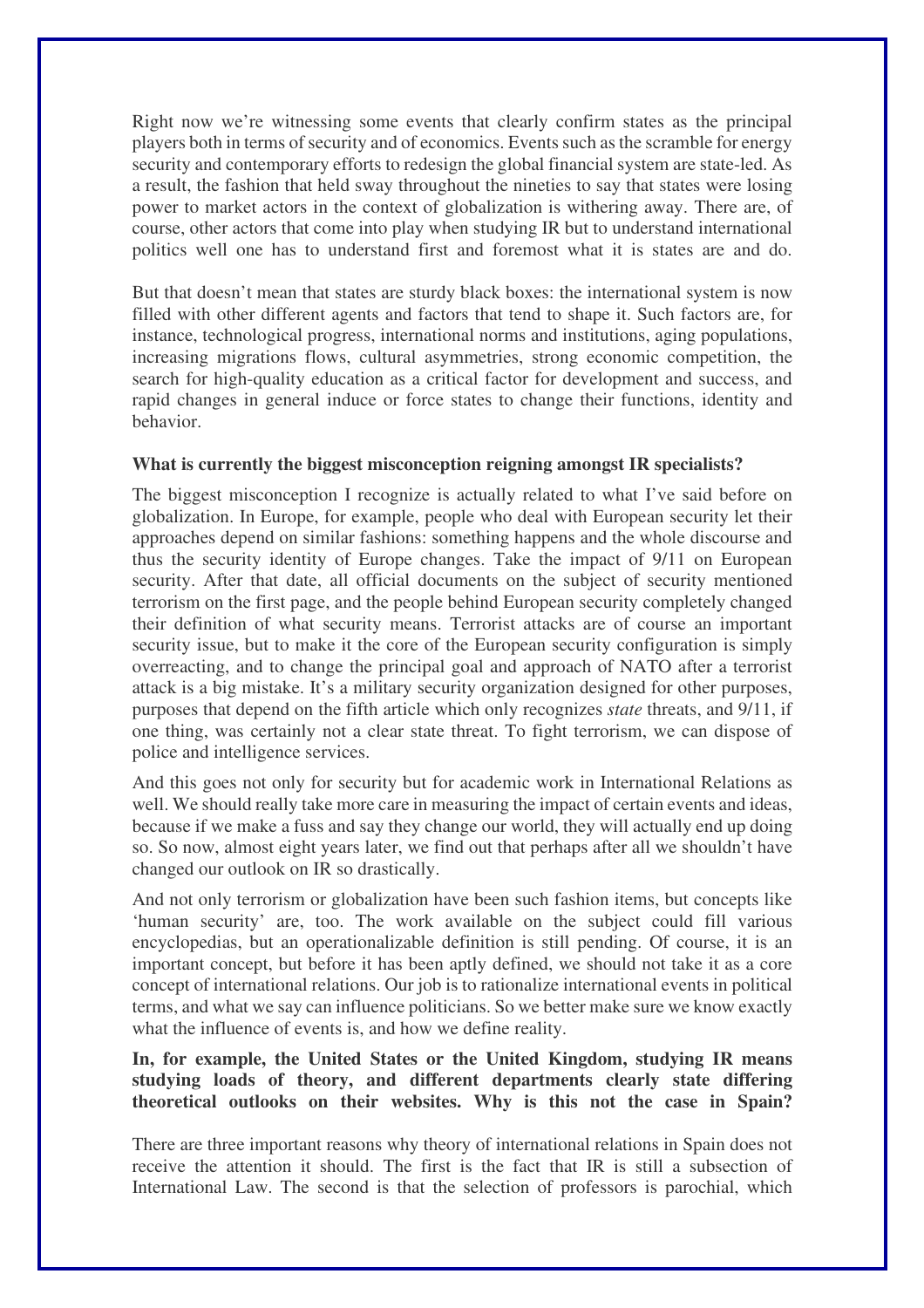implies that 'things could be better'. The third follows from the first two and is the simple lack of interest of a number of Spanish professors to write volumes about something like 'analyzing the international system from this or that theoretical perspective'.

The consequences of this lack of interest in theory, which is by the way not only Spanish but reigns in more European countries, are far-reaching. To give you an example: take NATO's last strategic concept of 1999. The theoretical framework is clear, almost transparent and it has clear implications for what it is NATO does. It defines the organization and makes it recognizable for other international actors. This clearness is the result of hard work by people trained in international politics – trained well to understand the importance of theory and its effects upon the political reality.

Now take a European or Spanish document on security. Generally, the theoretical frameworks of European documents are vague and eclectic, and consist of appealing quotes from one place and nice terms from another, without displaying the internal consistency that produces sound and coherent policy. If a basic document which defines the European or Spanish stance on an issue, that is, which should direct individuals to consistently behave according to policy, is vague, the resulting political behavior will be too. So a lot of the lack of a structuring backbone in our international politics is the direct result of a lack of interest for theory in our universities. A good example of this tendency is the EU document "A Secure Europe in a Better World". A careful reading shows it doesn't define strategy properly - the result is an inconsistent strategic document, which should be a *contradictio in terminis*.

So, theory is fundamental because it gives you the context from which a political entity operates, it situates actors and helps not only external actors such as other states recognize how one state will behave, it also helps politicians in that state to project sound policy.

## **You've edited a book entitled** *Energy Security* **which is being published now by Palgrave-McMillan. How should we frame the issue of energy security and how important will it be relative to other challenges in the international system?**

It's a fundamental problem, because without energy, we would simply not be talking here. The struggle for resources is a traditional theme within IR, but it has clearly gained a new dimension recently since what we were supposed to hold for a free energy market stopped existing – and now the media suddenly start recognizing as something alarming that 85% of oil and 70-80% of gas reserves in the world are controlled by state-owned energy companies. This has always been the case, whatever supporters of globalization and free trade might have argued. The funny thing is that energy markets in many countries are also imperfect markets (oligopolies). How can you defend current shares selling, transactions and practices invoking the market? What is worst: 'the market' has meant in some countries the privatization of monopolies, which in turn leads to structural energy insecurity for populations. Wonderful world!

Apart from this state control of reserves, we now face an increasing demand by big growers such as Brazil, India and China, who desperately need energy to sustainably fuel their growth. And possibly, there is simply not enough energy to fuel that demand. That not only puts pressure on prices and thus the energy market, but it also fosters increased competition between big energy consumers, reinforcing the tendency of states to tighten control over energy companies.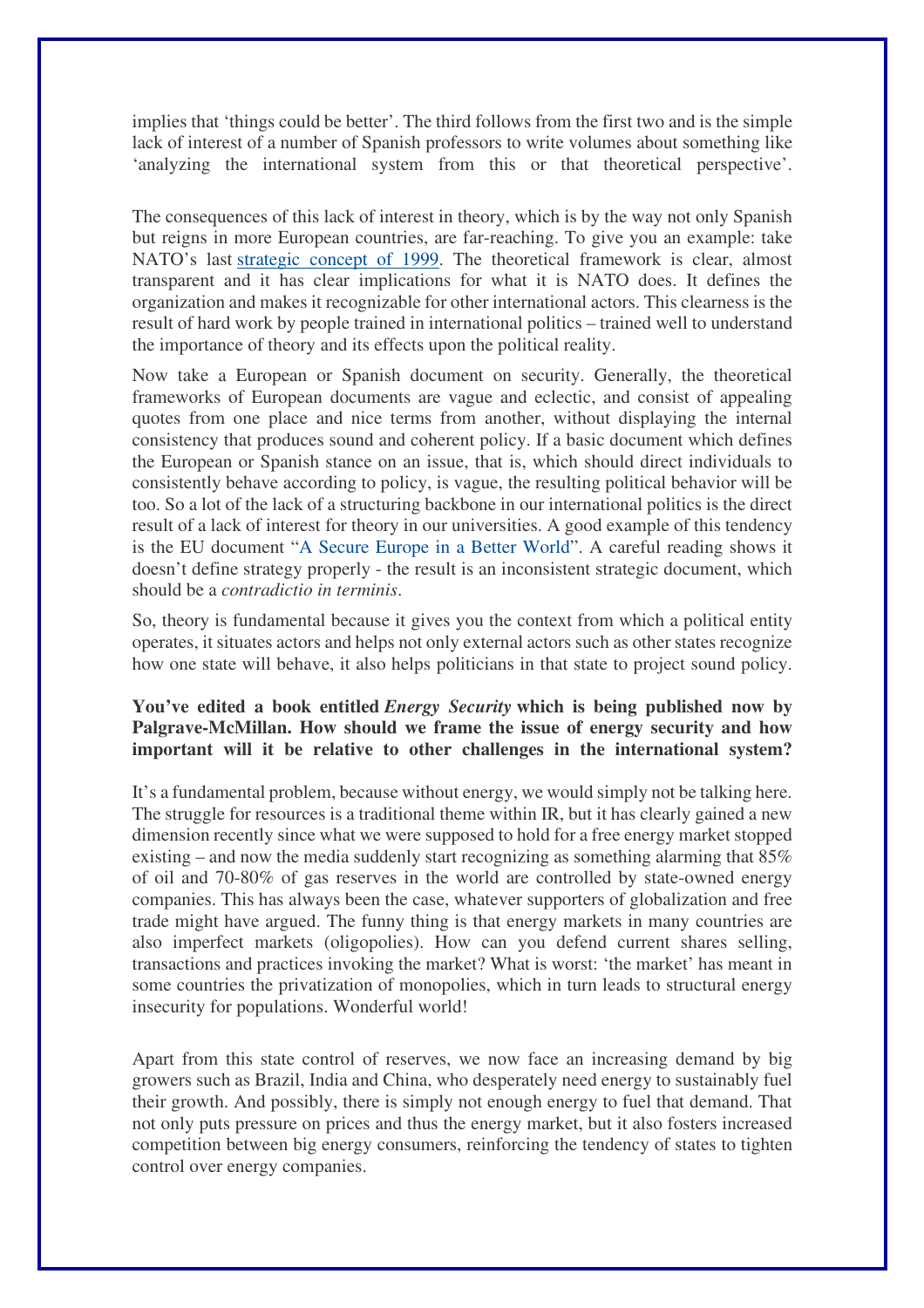Then there is the tendency of some states to use this state control in the context of scarcity as a political weapon – as did Russia with Ukraine some time ago and now again, simply cutting the flow of gas. Since Ukrainian gas pipelines lead to Europe, we suffer too. Depending on unreliable suppliers doesn't fit into my image of a 'better Europe in a secure world'. And this kind of behavior is not going to stop if the situation remains the same – that is, if we don't find alternative energy sources – and at this point the alternatives are simply not economically viable.

So if we don't find a breakthrough in the medium term, which is not very likely, we'll live in a very unstable system in terms of interstate relations. Now this situation will only reinforce the increasing multipolarity of the international system we're witnessing, which already complicates cooperation. If on top of that states compete and thus do not trust one another because of the energy issue, things start to look bad.

So how do we deal with this? Through the market? I've already argued that the energy market is heavily influenced by state-interests, on both the supply and on the distribution side. So the market is highly imperfect. So the recent fuss in Spain about Lukoil, a Russian oil company, possibly taking over part of Repsol, an important Spanish oil company, is not that strange. If the majority of the supply market is already controlled by states through monopolies, oligopolies or cartels, how can the other actors play through the market? They will either be bought or pushed out of the market.

From this point of view, I heavily criticize the European Union (EU) for acting so firmly on the fashionable belief the last decade that energy is all an issue of the market and companies. We had the chance to affirm ourselves as an independent actor in the case of gas pipelines that supply us with gas coming from the East, but no. The EU acted on the belief that this would arrange itself through the invisible hand of the market and Russia happily agreed with us – Russian state-owned companies simply bought the gas from Central Asia and now has the EU in an energy-straightjacket because Russia dominates the supply – the geopolitical power Russia can now project is immense.

And who can we blame? The responsible politicians are impossible to be held accountable because all we can do is vote on election day. The European Parliament is extremely weak and lacks governance capabilities. I have not seen any politician resign on this issue, which I consider one of the most important errors in European policy to date. Nobody takes responsibility.

**In this book, you state that the competition between states for energy security in a context of scarcity will form one of the principal issues around which cooperation and possibly conflicts will arise. In** *Theory Talk #11***, Peter Haas argues we should try and avoid that themes related to the environment and resources become securitized, while promoting an international regimes approach which might foster cooperation. How does your perspective differ from that of Peter Haas?**

The basic point where we differ is that however much I would like state interests not to exist, they do. And as a professor I think it my duty to focus not on how I would like the world to work, but on how it *de facto* works. Studying international politics, one cannot talk about energy or the environment for that matter without taking into account how state interests influence what goes on. When it comes to natural resources, of whatever kind possible, while we would like them to be a big enough pie to share between all of us, we in reality have a small pie. So when I theorize about how to divide the pie and how others might react to that, I have to part from how big the pie is in reality and not from how big I want it to be.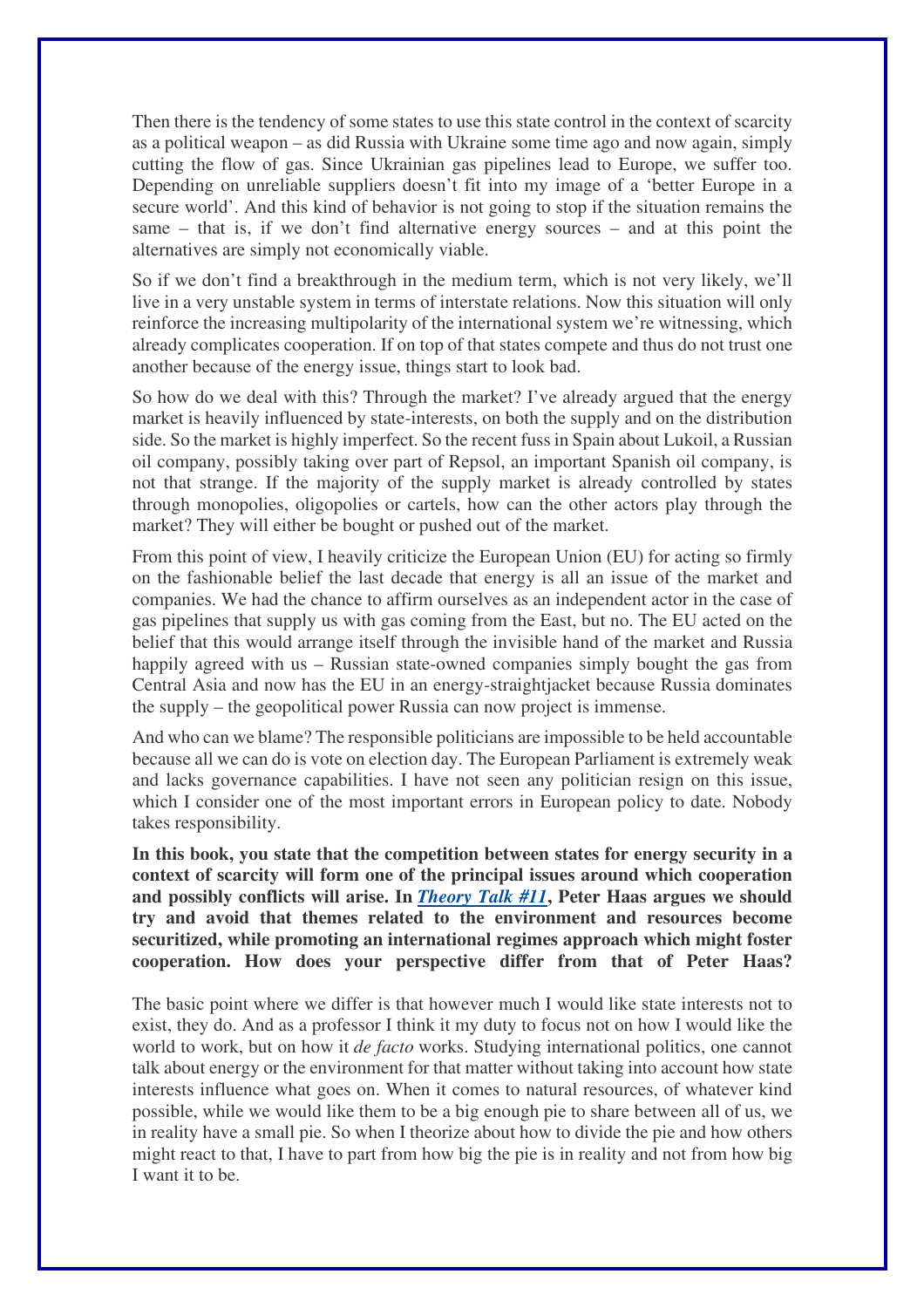Now that does not mean that I think that environmental issues should be securitized in general. But one has to admit that they can become trigger events, as in the case of Darfur, where the lack of sufficient natural resources was an important factor in the breaking out of conflict. However, it will never be the only reason conflict breaks out. An incidental and transitory damage to resources normally will not cause significant problems within a rich, stable country. Political stability, good management of ethnical divisions and a sound economy have a great influence. But again, one can understand neither the conflict of Darfur nor migration flows in several regions, nor the possible sustained diminution of resources in different areas without taking into consideration the limits and constrains imposed by environmental changes and their impact on security.

#### **The European Union is a 'strange animal' in a world of states, that is, a** *sui generis* **political institution. Do you consider the European Union a success?**

Europe is in a complicated situation right now, due to a whole specter of problems. The first one is that the United States is criticizing us for being reluctant to make some commitments while on the other hand it would distrust a politically united Europe with its own army. The US spends about 500 billion on the military, the EU together around 200 billion. Pumping that into a European army combined with the size of the European economy would make for a formidable competitor, something the US would prefer to avoid – which is the reason why the US insists in NATO as Europe's security structure rather than for example the Western European Union or the Organization for Security and Co-operation in Europe (OSCE). All this will imply a new consensus in NATO.

Another, related issue is that the UE lives by the rule that international influence means pulling its wallet every time it's negotiating, thinking that it had 'soft' or 'normative' power. And since a whole range of other countries is increasingly capable of drawing its wallet at the negotiation table, but without European conditionality (that is, insisting in good governance and human rights as a condition for trade), Europe's ability to project influence is declining. The sad thing is that Europe at this time is unable to fix its ties with its complicated neighborhood.

A third, and less related but all the more profound challenge is that of the transfer of incomes we're witnessing globally. In non-monetary terms, the US, representing some 5% of the world's population, consumes more than 30% of its resources; in Europe that balance is about 22% to 30%. In terms of income and jobs, however, we're witnessing a huge shift towards the east, amongst others because of the simple demographic fact that the European population is aging – and this crisis might well be an indication of the effort the 'old' political and financial structure has of dealing with that shift. It will imply a declining importance of the European Union in shaping the international system.

A fourth and the most important European challenge is the common political decision making. With 27 such diverse states now member, how can you find consensus? Impossible. So a two speed Europe will be the only solution given the fact that Europe as a mere free trade area will mean its conversion into an irrelevant international actor.

**Professor Antonio Marquina holds the chair of International Security at the Complutense University of Madrid and director of UNISCI, a think-tank on international security and cooperation. He is the author of over fifty books in**